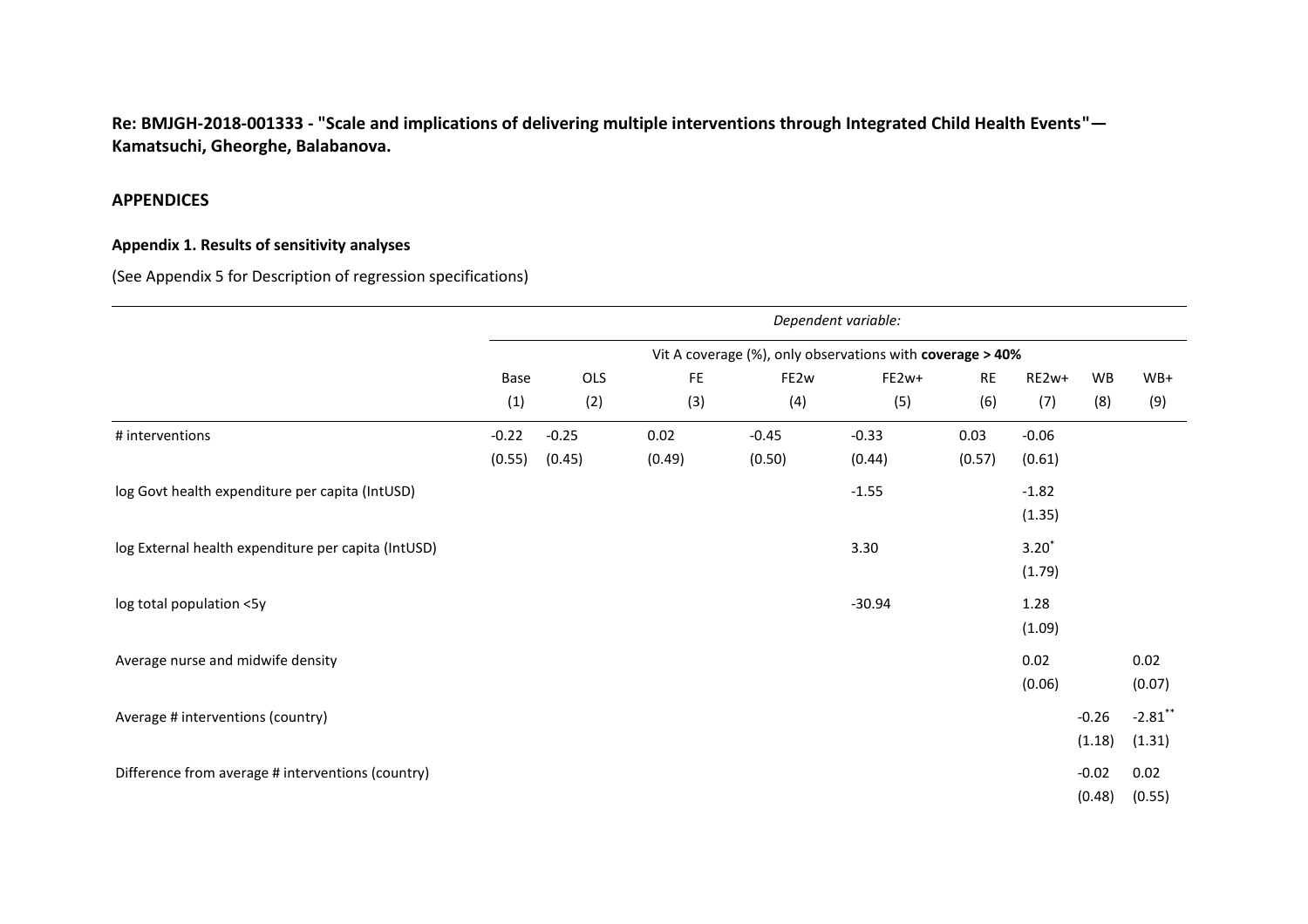| Note:                                                                 | $"p<0.1;$ $"p<0.05;$ $" "p<0.01"$ |                         |                         |                         |                           |                |                    |         |                                       |
|-----------------------------------------------------------------------|-----------------------------------|-------------------------|-------------------------|-------------------------|---------------------------|----------------|--------------------|---------|---------------------------------------|
| F Statistic                                                           | $-9.24$                           | $0.53$ (df = 1;<br>554) | $0.01$ (df = 1;<br>482) | $2.02$ (df = 1;<br>471) | $2.13^*$ (df = 4;<br>440) | 122.41*** 5.83 |                    | $-9.37$ | 35.14***                              |
| Adjusted $R^2$                                                        | $-0.001$                          | $-0.001$                | $-0.15$                 | $-0.17$                 | $-0.17$                   | 0.20           | 0.02               | 0.0005  | 0.07                                  |
| $R^2$                                                                 | 0.001                             | 0.001                   | 0.0000                  | 0.004                   | 0.02                      | 0.20           | 0.03               | 0.004   | 0.09                                  |
| Observations                                                          | 556                               | 556                     | 556                     | 556                     | 524                       | 556            | 419                | 556     | 418                                   |
|                                                                       | (2.70)                            |                         |                         |                         |                           | (2.80)         | $(19.08)$ $(5.12)$ |         | (17.44)                               |
| Constant                                                              | 85.85*** 87.92                    |                         |                         |                         |                           | 84.79***       |                    |         | (17.45)<br>66.97*** 85.92*** 80.58*** |
| Difference from average log total population <5y                      |                                   |                         |                         |                         |                           |                |                    |         | 9.16                                  |
| Average log total population <5y                                      |                                   |                         |                         |                         |                           |                |                    |         | 1.45<br>(1.01)                        |
|                                                                       |                                   |                         |                         |                         |                           |                |                    |         | (2.00)                                |
| Difference from average log External health expenditure<br>per capita |                                   |                         |                         |                         |                           |                |                    |         | $4.21***$                             |
| Average log External health expenditure per capita                    |                                   |                         |                         |                         |                           |                |                    |         | 2.61<br>(1.95)                        |
|                                                                       |                                   |                         |                         |                         |                           |                |                    |         | (3.74)                                |
| Difference from average log Govt health expenditure per<br>capita     |                                   |                         |                         |                         |                           |                |                    |         | 1.13                                  |
|                                                                       |                                   |                         |                         |                         |                           |                |                    |         | (1.53)                                |
| Average log Govt health expenditure per capita                        |                                   |                         |                         |                         |                           |                |                    |         | $-2.93$ <sup>*</sup>                  |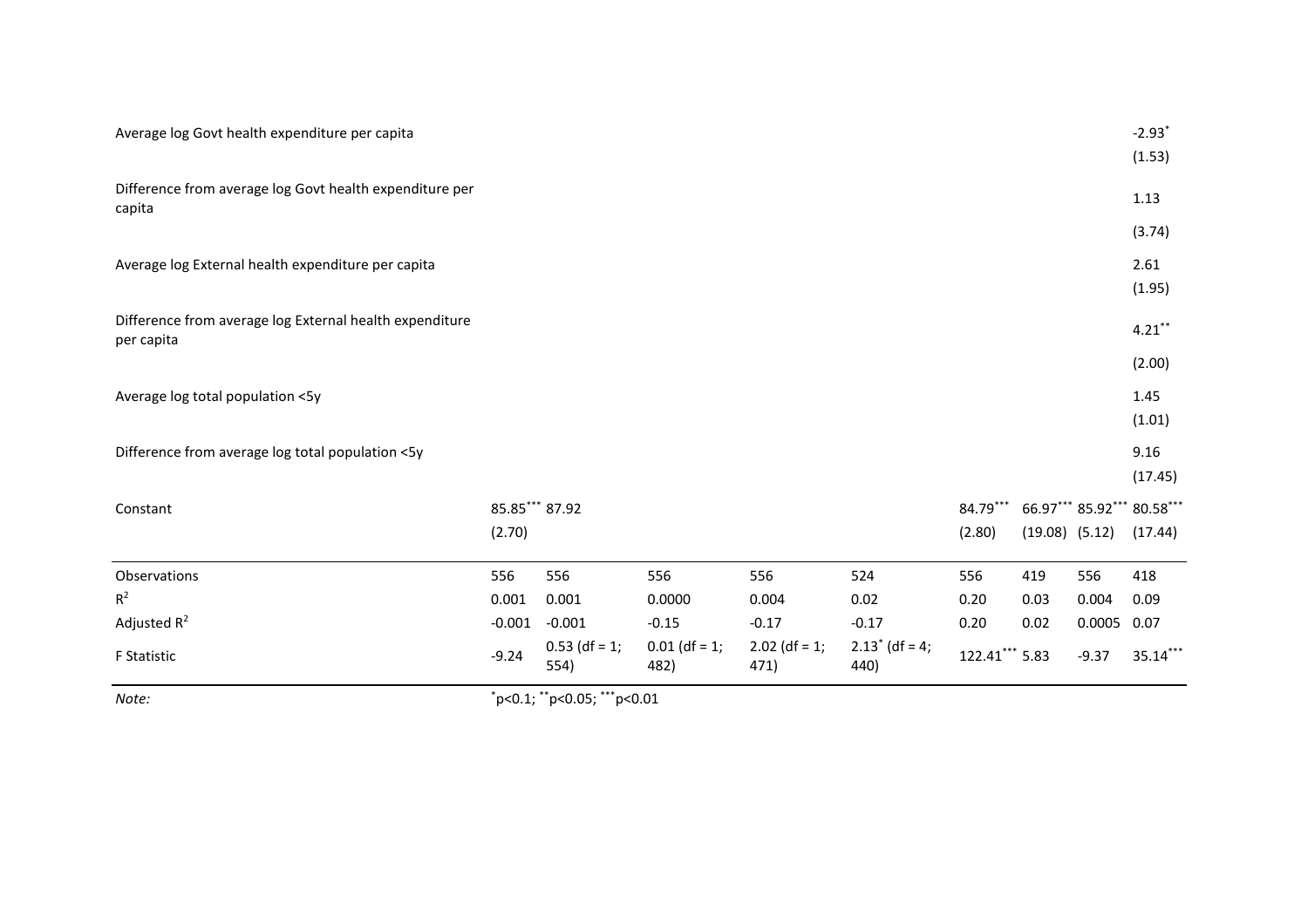|                                                         |        |         |        | Dependent variable:                                       |         |           |         |         |                      |
|---------------------------------------------------------|--------|---------|--------|-----------------------------------------------------------|---------|-----------|---------|---------|----------------------|
|                                                         |        |         |        | Vit A coverage (%), only observations with coverage > 60% |         |           |         |         |                      |
|                                                         | Base   | OLS     | FE     | FE2w                                                      | FE2w+   | <b>RE</b> | RE2w+   | WB      | $WB+$                |
|                                                         | (1)    | (2)     | (3)    | (4)                                                       | (5)     | (6)       | (7)     | (8)     | (9)                  |
| # interventions                                         | 0.02   | $-0.40$ | 0.25   | $-0.08$                                                   | 0.05    | 0.12      | 0.22    |         |                      |
|                                                         | (0.55) | (0.45)  | (0.49) | (0.50)                                                    | (0.44)  | (0.57)    | (0.61)  |         |                      |
| log Govt health expenditure per capita (IntUSD)         |        |         |        |                                                           | $-3.03$ |           | $-1.48$ |         |                      |
|                                                         |        |         |        |                                                           |         |           | (1.35)  |         |                      |
| log External health expenditure per capita (IntUSD)     |        |         |        |                                                           | 4.10    |           | $3.31*$ |         |                      |
|                                                         |        |         |        |                                                           |         |           | (1.79)  |         |                      |
| log total population <5y                                |        |         |        |                                                           | 1.54    |           | 0.41    |         |                      |
|                                                         |        |         |        |                                                           |         |           | (1.09)  |         |                      |
| Average nurse and midwife density                       |        |         |        |                                                           |         |           | 0.01    |         | $-0.02$              |
|                                                         |        |         |        |                                                           |         |           | (0.06)  |         | (0.07)               |
| Average # interventions (country)                       |        |         |        |                                                           |         |           |         | $-1.40$ | $-2.32$ <sup>*</sup> |
|                                                         |        |         |        |                                                           |         |           |         | (1.18)  | (1.31)               |
| Difference from average # interventions (country)       |        |         |        |                                                           |         |           |         | 0.16    | 0.25                 |
|                                                         |        |         |        |                                                           |         |           |         | (0.48)  | (0.55)               |
| Average log Govt health expenditure per capita          |        |         |        |                                                           |         |           |         |         | $-1.48$              |
|                                                         |        |         |        |                                                           |         |           |         |         | (1.53)               |
| Difference from average log Govt health expenditure per |        |         |        |                                                           |         |           |         |         | $-0.85$              |
| capita                                                  |        |         |        |                                                           |         |           |         |         |                      |
|                                                         |        |         |        |                                                           |         |           |         |         | (3.74)               |
| Average log External health expenditure per capita      |        |         |        |                                                           |         |           |         |         | 1.76                 |
|                                                         |        |         |        |                                                           |         |           |         |         | (1.95)               |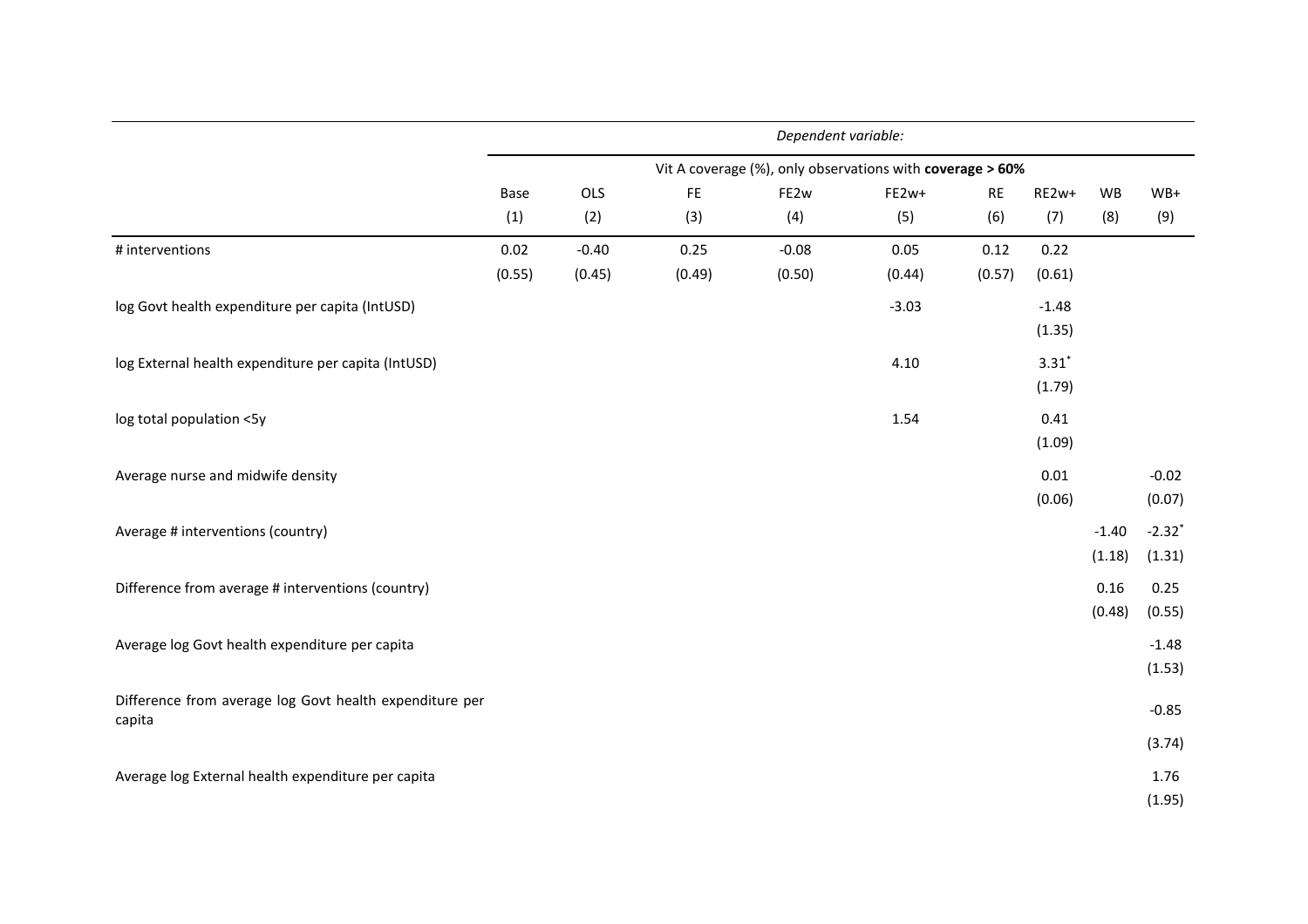| Difference from average log External health expenditure<br>per capita |          |                 |                  |                 |                    |                                     |         |         | $4.98***$        |
|-----------------------------------------------------------------------|----------|-----------------|------------------|-----------------|--------------------|-------------------------------------|---------|---------|------------------|
|                                                                       |          |                 |                  |                 |                    |                                     |         |         | (2.00)           |
| Average log total population <5y                                      |          |                 |                  |                 |                    |                                     |         |         | 0.53<br>(1.01)   |
| Difference from average log total population <5y                      |          |                 |                  |                 |                    |                                     |         |         | 11.03<br>(17.45) |
| Constant                                                              | 88.73*** | 91.74           |                  |                 |                    | 88.35*** 79.32*** 94.21*** 91.75*** |         |         |                  |
|                                                                       | (2.70)   |                 |                  |                 |                    | (2.80)                              | (19.08) | (5.12)  | (17.44)          |
| Observations                                                          | 509      | 509             | 509              | 509             | 481                | 509                                 | 396     | 509     | 395              |
| $R^2$                                                                 | 0.005    | 0.005           | 0.002            | 0.0002          | 0.04               | 0.41                                | 0.01    | 0.03    | 0.10             |
| Adjusted $R^2$                                                        | 0.003    | 0.003           | $-0.16$          | $-0.19$         | $-0.16$            | 0.41                                | 0.001   | 0.03    | 0.08             |
| F Statistic                                                           | $-9.74$  | $2.50$ (df = 1; | 1.04 (df = $1$ ; | $0.10$ (df = 1; | $3.73***$ (df = 4; | 325.33*** -15.31                    |         | $5.85*$ | $36.76***$       |
|                                                                       |          | 507)            | 438)             | 427)            | 399)               |                                     |         |         |                  |

*Note:* \*p<0.1; \*\*p<0.05; \*\*\*p<0.01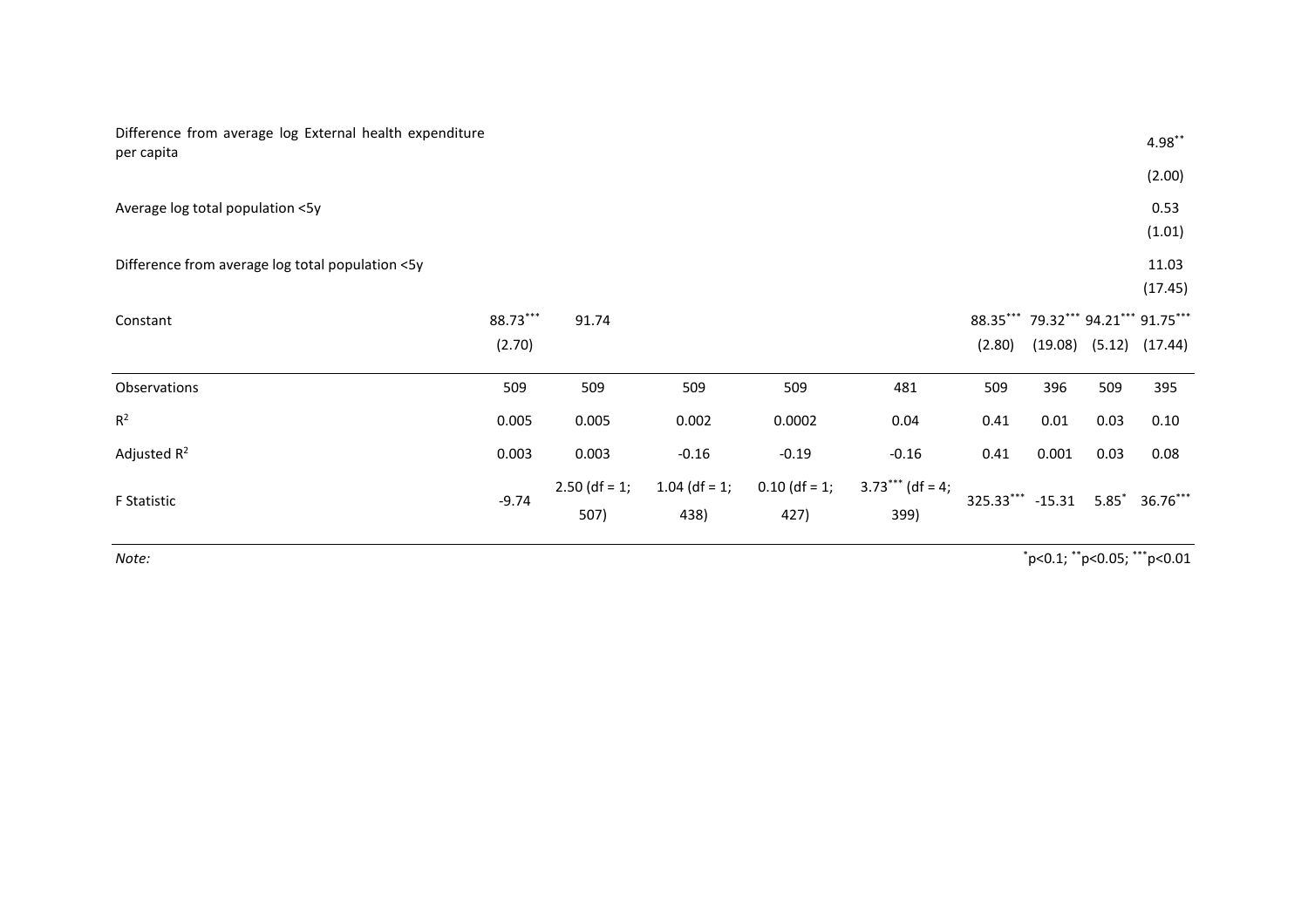|                                                         |         |         |         | Dependent variable:                                       |         |           |         |         |         |
|---------------------------------------------------------|---------|---------|---------|-----------------------------------------------------------|---------|-----------|---------|---------|---------|
|                                                         |         |         |         | Vit A coverage (%), only observations with coverage > 80% |         |           |         |         |         |
|                                                         | Base    | OLS     | FE      | FE2w                                                      | FE2w+   | <b>RE</b> | RE2w+   | WB      | $WB+$   |
|                                                         | (1)     | (2)     | (3)     | (4)                                                       | (5)     | (6)       | (7)     | (8)     | (9)     |
| # interventions                                         | $-0.17$ | $-0.30$ | $-0.10$ | $-0.28$                                                   | $-0.24$ | $-0.13$   | $-0.09$ |         |         |
|                                                         | (0.55)  | (0.45)  | (0.49)  | (0.50)                                                    | (0.44)  | (0.57)    | (0.61)  |         |         |
| log Govt health expenditure per capita (IntUSD)         |         |         |         |                                                           | $-1.44$ |           | $-0.67$ |         |         |
|                                                         |         |         |         |                                                           |         |           | (1.35)  |         |         |
| log External health expenditure per capita (IntUSD)     |         |         |         |                                                           | 2.31    |           | 1.11    |         |         |
|                                                         |         |         |         |                                                           |         |           | (1.79)  |         |         |
| log total population <5y                                |         |         |         |                                                           | $-3.89$ |           | 0.23    |         |         |
|                                                         |         |         |         |                                                           |         |           | (1.09)  |         |         |
| Average nurse and midwife density                       |         |         |         |                                                           |         |           | $-0.01$ |         | $-0.01$ |
|                                                         |         |         |         |                                                           |         |           | (0.06)  |         | (0.07)  |
| Average # interventions (country)                       |         |         |         |                                                           |         |           |         | $-0.42$ | $-0.47$ |
|                                                         |         |         |         |                                                           |         |           |         | (1.18)  | (1.31)  |
| Difference from average # interventions (country)       |         |         |         |                                                           |         |           |         | $-0.15$ | $-0.11$ |
|                                                         |         |         |         |                                                           |         |           |         | (0.48)  | (0.55)  |
| Average log Govt health expenditure per capita          |         |         |         |                                                           |         |           |         |         | $-0.82$ |
|                                                         |         |         |         |                                                           |         |           |         |         | (1.53)  |
| Difference from average log Govt health expenditure per |         |         |         |                                                           |         |           |         |         | $-0.17$ |
| capita                                                  |         |         |         |                                                           |         |           |         |         |         |
|                                                         |         |         |         |                                                           |         |           |         |         | (3.74)  |
| Average log External health expenditure per capita      |         |         |         |                                                           |         |           |         |         | 0.99    |
|                                                         |         |         |         |                                                           |         |           |         |         | (1.95)  |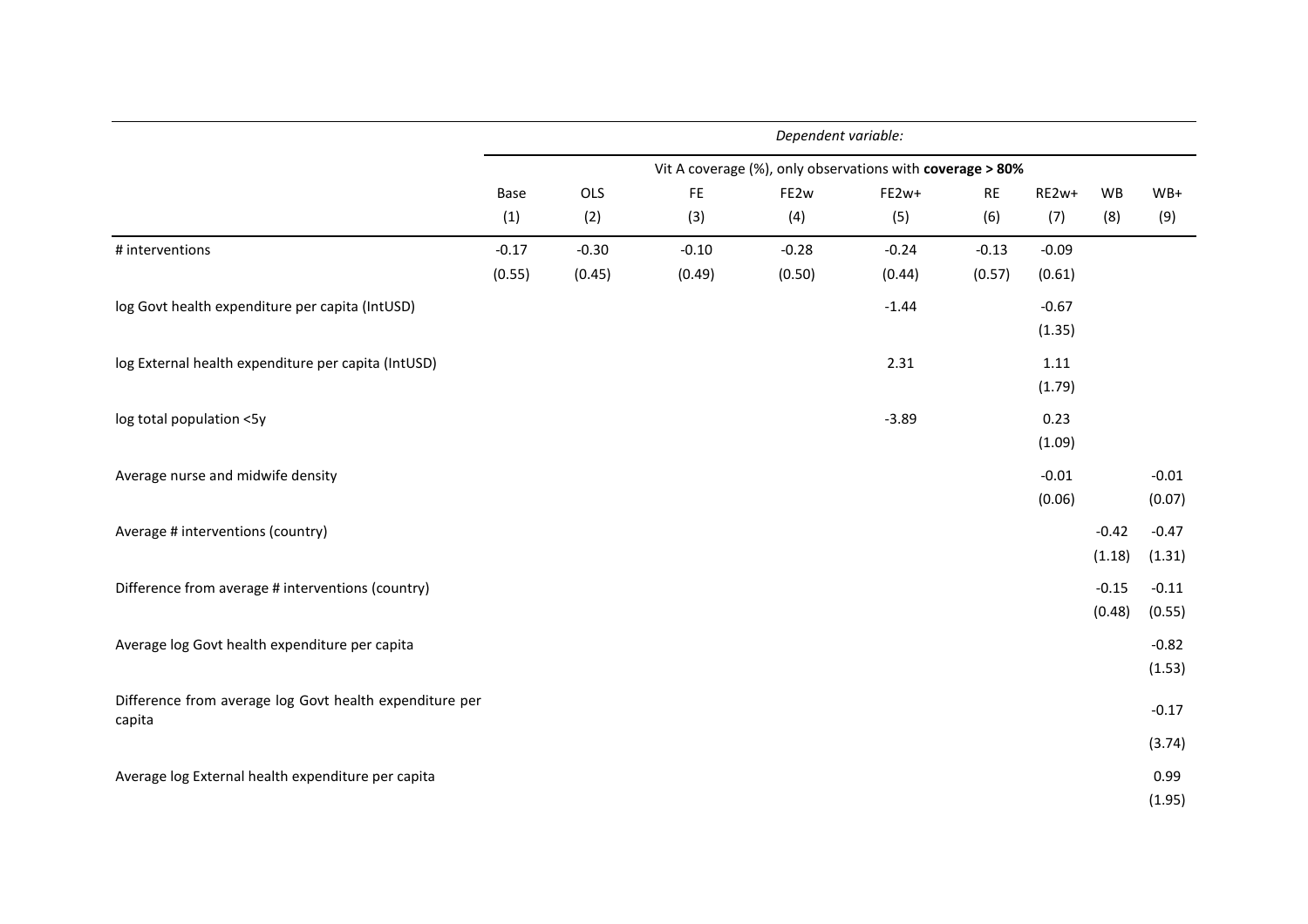| Difference from average log External health expenditure<br>per capita |          |                                 |                         |                         |                           |               |                            |         | 1.29               |
|-----------------------------------------------------------------------|----------|---------------------------------|-------------------------|-------------------------|---------------------------|---------------|----------------------------|---------|--------------------|
|                                                                       |          |                                 |                         |                         |                           |               |                            |         | (2.00)             |
| Average log total population <5y                                      |          |                                 |                         |                         |                           |               |                            |         | 0.26               |
|                                                                       |          |                                 |                         |                         |                           |               |                            |         | (1.01)             |
| Difference from average log total population <5y                      |          |                                 |                         |                         |                           |               |                            |         | 5.43               |
|                                                                       |          |                                 |                         |                         |                           |               |                            |         | (17.45)            |
| Constant                                                              | 93.85*** | 95.19                           |                         |                         |                           | 93.71***      | 90.04*** 94.80*** 91.96*** |         |                    |
|                                                                       | (2.70)   |                                 |                         |                         |                           | (2.80)        | (19.08)                    |         | $(5.12)$ $(17.44)$ |
| Observations                                                          | 421      | 421                             | 421                     | 421                     | 398                       | 421           | 327                        | 421     | 326                |
| $R^2$                                                                 | 0.01     | 0.01                            | 0.001                   | 0.01                    | 0.03                      | 0.78          | 0.02                       | 0.01    | 0.03               |
| Adjusted $R^2$                                                        | 0.01     | 0.01                            | $-0.18$                 | $-0.21$                 | $-0.20$                   | 0.78          | 0.01                       | 0.01    | 0.005              |
| F Statistic                                                           | $-6.53$  | $3.80^{\circ}$ (df = 1;<br>419) | $0.44$ (df = 1;<br>355) | $2.69$ (df = 1;<br>344) | $2.34^*$ (df = 4;<br>321) | $1,418.02***$ | 1.54                       | $-4.16$ | 5.58               |

*Note:* \*p<0.1; \*\*p<0.05; \*\*\*p<0.01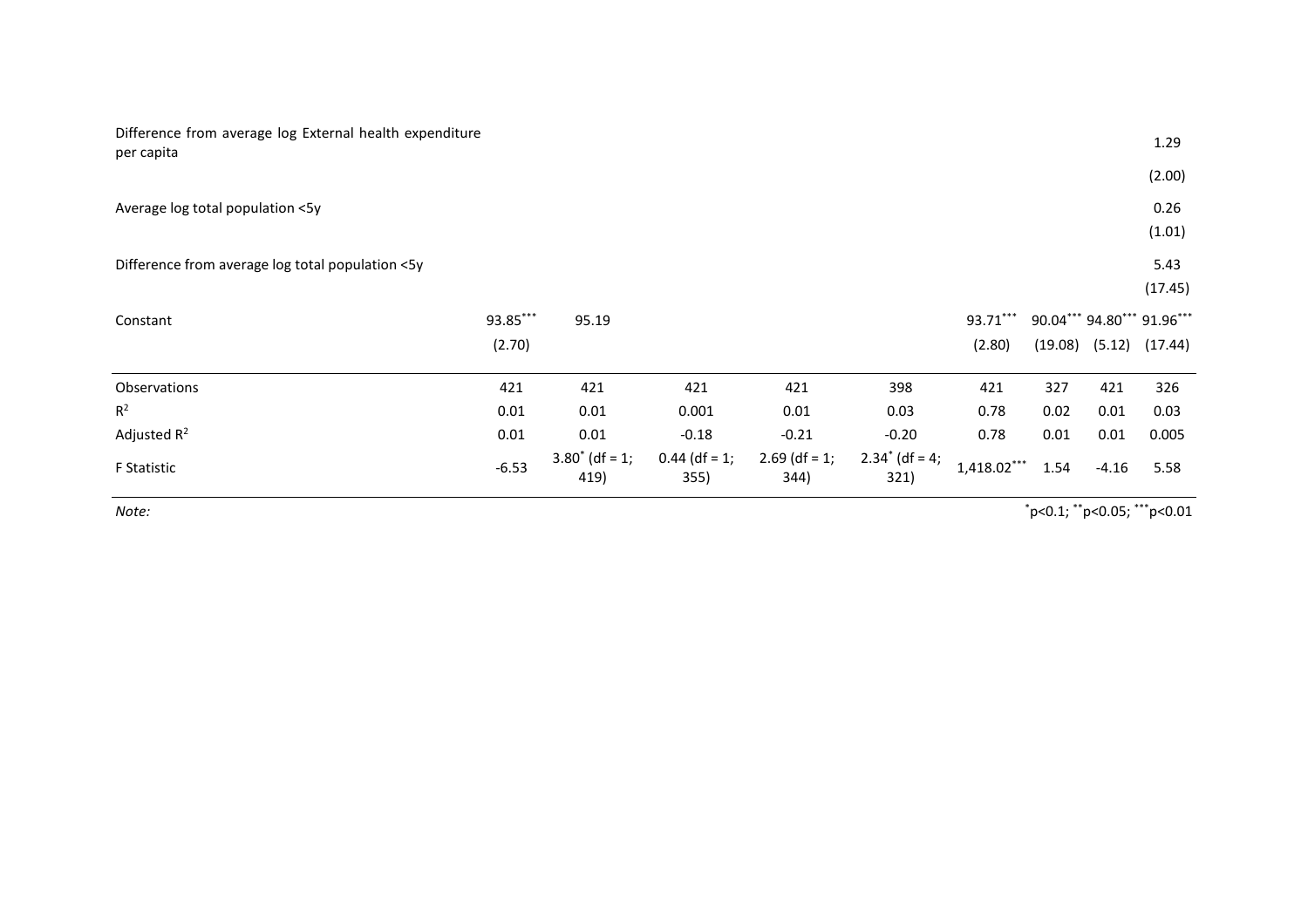|                                                     |                     | Dependent variable:  |               |            |                                                                                                 |                      |                   |                                        |  |  |  |  |  |
|-----------------------------------------------------|---------------------|----------------------|---------------|------------|-------------------------------------------------------------------------------------------------|----------------------|-------------------|----------------------------------------|--|--|--|--|--|
|                                                     |                     |                      |               |            | Measles vaccine coverage (%), only observations with coverage > 40%                             |                      |                   |                                        |  |  |  |  |  |
|                                                     | Base                | OLS                  | $\mathsf{FE}$ | FE2w       | FE2w+                                                                                           | <b>RE</b>            | RE2w+             | <b>WB</b>                              |  |  |  |  |  |
|                                                     | (1)                 | (2)                  | (3)           | (4)        | (5)                                                                                             | (6)                  | (7)               | (8)                                    |  |  |  |  |  |
| # interventions                                     | $-1.78$ **          | $-1.82$ <sup>*</sup> | $-2.17$       | $-5.29$ ** | $-3.62***$                                                                                      | $-1.78$ <sup>*</sup> | $-1.24$           |                                        |  |  |  |  |  |
|                                                     | (0.91)              | (1.06)               | (1.99)        | (2.32)     | (0.88)                                                                                          | (0.91)               | (1.04)            |                                        |  |  |  |  |  |
| log Govt health expenditure per capita (IntUSD)     |                     |                      |               |            | $-11.02$                                                                                        |                      | $-0.94$<br>(1.22) |                                        |  |  |  |  |  |
| log External health expenditure per capita (IntUSD) |                     |                      |               |            | $-2.46$                                                                                         |                      | $-0.21$<br>(1.91) |                                        |  |  |  |  |  |
| log total population <5y                            |                     |                      |               |            | 28.59                                                                                           |                      | 0.46<br>(1.33)    |                                        |  |  |  |  |  |
| Average # interventions (country)                   |                     |                      |               |            |                                                                                                 |                      |                   | $-2.19$<br>(1.67)                      |  |  |  |  |  |
| Difference from average # interventions (country)   |                     |                      |               |            |                                                                                                 |                      |                   | $-1.64$<br>(1.29)                      |  |  |  |  |  |
| Constant                                            | 100.86***<br>(3.67) | 101.04               |               |            |                                                                                                 | (3.68)               | (19.95)           | 100.86*** 96.16*** 102.35***<br>(5.71) |  |  |  |  |  |
| Observations                                        | 77                  | 77                   | 77            | 77         | 72                                                                                              | 77                   | 72                | 77                                     |  |  |  |  |  |
| $R^2$                                               | 0.12                | 0.12                 | 0.21          | 0.40       | 0.38                                                                                            | 0.42                 | 0.08              | 0.12                                   |  |  |  |  |  |
| Adjusted $R^2$                                      | 0.10                | 0.10                 | $-1.42$       | $-1.87$    | $-3.37$                                                                                         | 0.41                 | 0.03              | 0.09                                   |  |  |  |  |  |
| F Statistic                                         | $9.83***$           |                      |               |            | $9.83***$ (df = 1; 75) $6.46**$ (df = 1; 25) $10.46***$ (df = 1; 16) 1.56 (df = 4; 10) 53.46*** |                      | 6.09              | $9.81***$                              |  |  |  |  |  |
| Note:                                               |                     |                      |               |            |                                                                                                 |                      |                   | $"p<0.1;$ " $p<0.05;$ "" $p<0.01$      |  |  |  |  |  |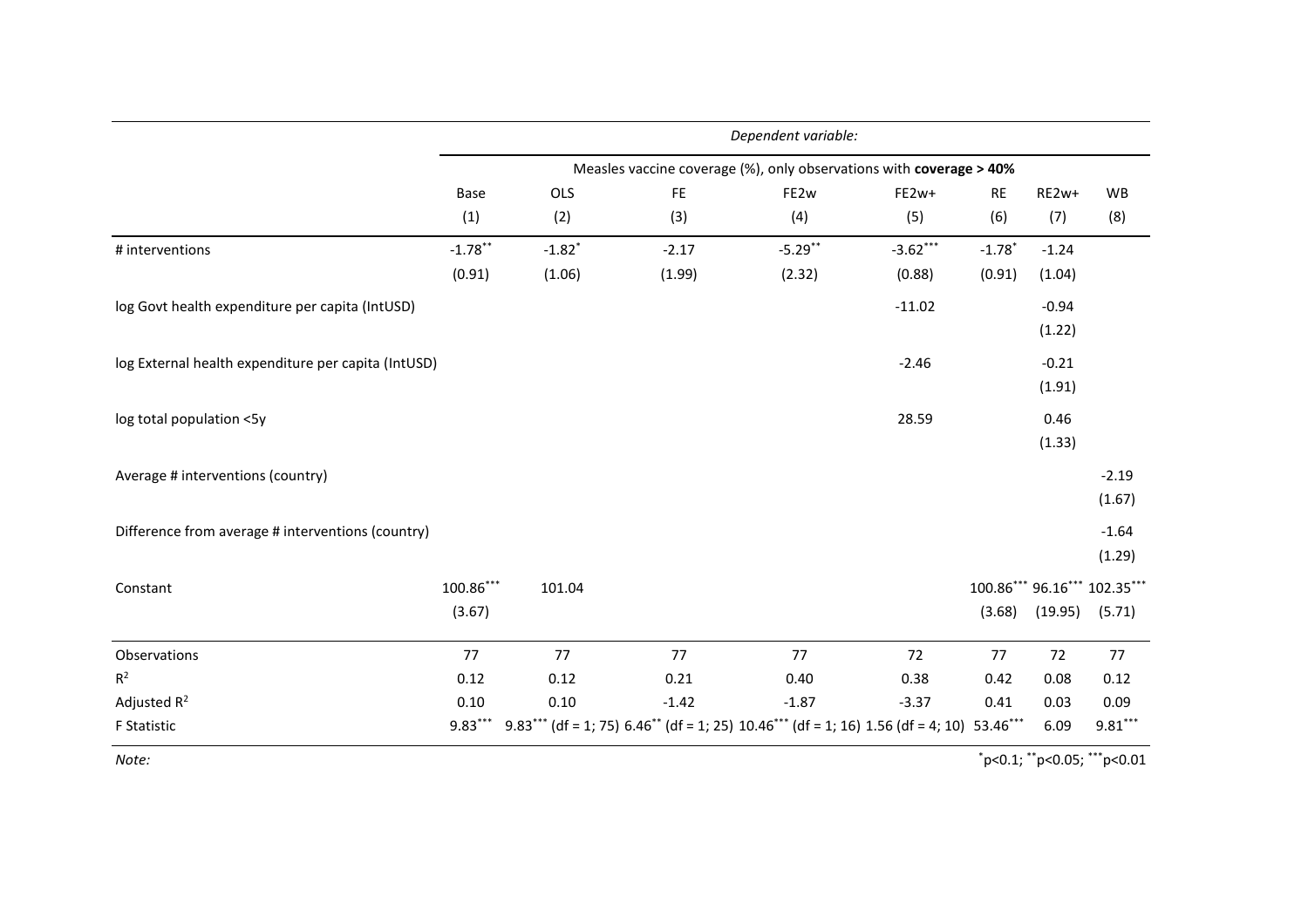|                                                     | Dependent variable:   |           |                                                                                               |            |          |                                       |                      |                      |  |  |  |
|-----------------------------------------------------|-----------------------|-----------|-----------------------------------------------------------------------------------------------|------------|----------|---------------------------------------|----------------------|----------------------|--|--|--|
|                                                     |                       |           | Measles vaccine coverage (%), only observations with coverage > 60%                           |            |          |                                       |                      |                      |  |  |  |
|                                                     | Base                  | OLS       | $\mathsf{FE}$                                                                                 | FE2w       | FE2w+    | RE                                    | RE2w+                | WB                   |  |  |  |
|                                                     | (1)                   | (2)       | (3)                                                                                           | (4)        | (5)      | (6)                                   | (7)                  | (8)                  |  |  |  |
| # interventions                                     | $-1.61$ <sup>*</sup>  | $-1.67$ * | $-1.45$                                                                                       | $-3.20$ ** | $-0.23$  | $-1.60$ <sup>*</sup>                  | $-1.21$ <sup>*</sup> |                      |  |  |  |
|                                                     | (0.87)                | (0.92)    | (1.47)                                                                                        | (1.56)     | (0.83)   | (0.88)                                | (0.65)               |                      |  |  |  |
| log Govt health expenditure per capita (IntUSD)     |                       |           |                                                                                               |            | $-6.14$  |                                       | $-0.25$<br>(0.76)    |                      |  |  |  |
| log External health expenditure per capita (IntUSD) |                       |           |                                                                                               |            | $-2.41$  |                                       | 0.14<br>(1.67)       |                      |  |  |  |
| log total population <5y                            |                       |           |                                                                                               |            | $-85.16$ |                                       | $1.43*$<br>(0.85)    |                      |  |  |  |
| Average # interventions (country)                   |                       |           |                                                                                               |            |          |                                       |                      | $-0.74$<br>(1.13)    |  |  |  |
| Difference from average # interventions (country)   |                       |           |                                                                                               |            |          |                                       |                      | $-2.02***$<br>(0.93) |  |  |  |
| Constant                                            | $101.08***$<br>(3.30) | 101.29    |                                                                                               |            |          | 101.04*** 79.89*** 97.98***<br>(3.33) |                      | $(14.88)$ $(4.30)$   |  |  |  |
| Observations                                        | 75                    | 75        | 75                                                                                            | 75         | 70       | 75                                    | 70                   | 75                   |  |  |  |
| $R^2$                                               | 0.14                  | 0.14      | 0.13                                                                                          | 0.21       | 0.22     | 0.42                                  | 0.17                 | 0.16                 |  |  |  |
| Adjusted $R^2$                                      | 0.13                  | 0.13      | $-1.67$                                                                                       | $-2.89$    | $-4.94$  | 0.41                                  | 0.11                 | 0.14                 |  |  |  |
| F Statistic                                         | $12.25***$            |           | $12.27***$ (df = 1; 73) $3.74*$ (df = 1; 24) $4.00*$ (df = 1; 15) 0.65 (df = 4; 9) $52.92***$ |            |          |                                       |                      | 12.87** 13.80***     |  |  |  |
| Note:                                               |                       |           |                                                                                               |            |          | $"p<0.1;$ **p<0.05; ***p<0.01         |                      |                      |  |  |  |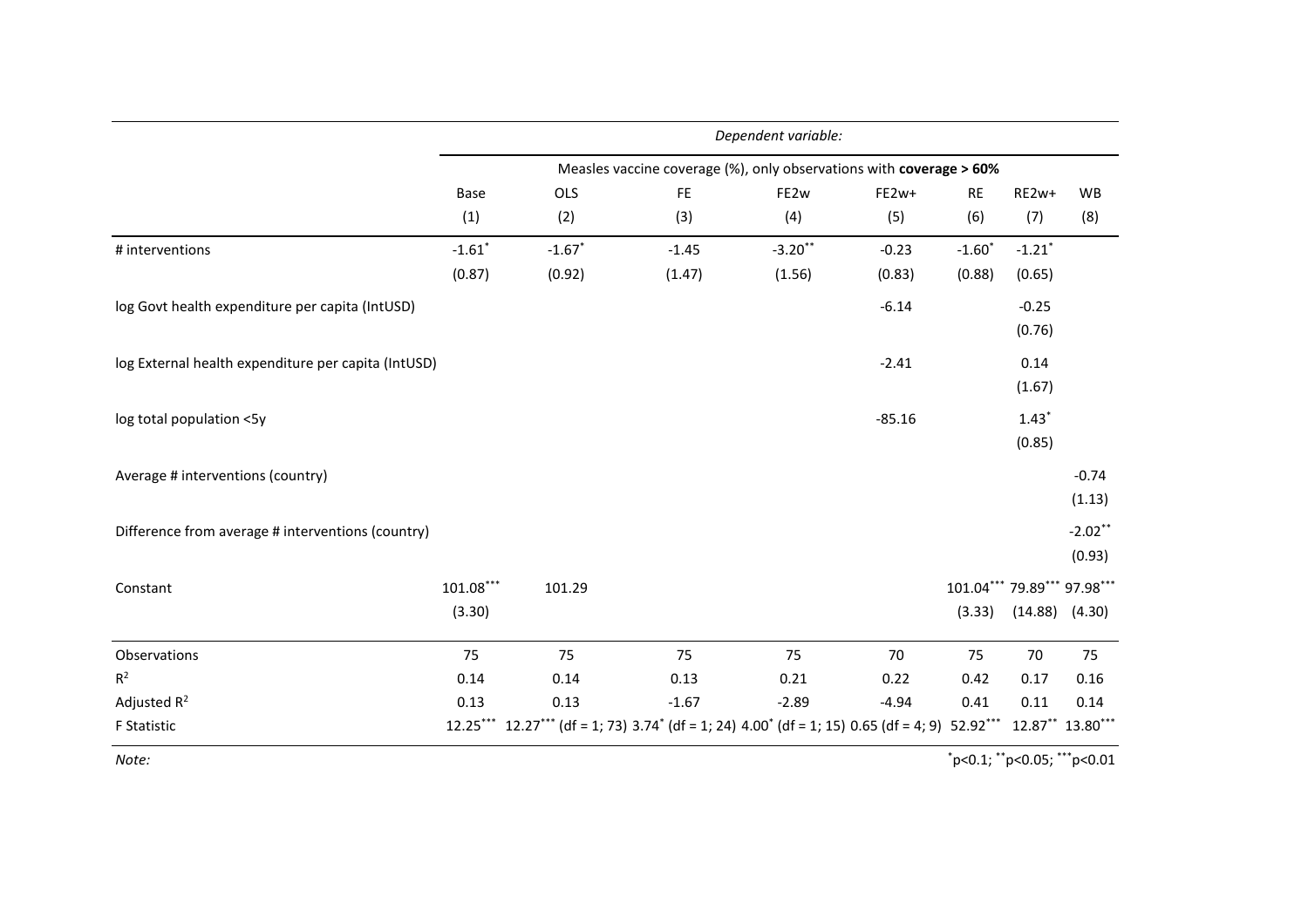|                                                     | Dependent variable: |         |         |                                                                                          |            |           |                                                  |                   |  |  |  |  |
|-----------------------------------------------------|---------------------|---------|---------|------------------------------------------------------------------------------------------|------------|-----------|--------------------------------------------------|-------------------|--|--|--|--|
|                                                     |                     |         |         | Measles vaccine coverage (%), only observations with coverage > 80%                      |            |           |                                                  |                   |  |  |  |  |
|                                                     | Base                | OLS     | FE      | FE2w                                                                                     | FE2w+      | <b>RE</b> | RE2w+                                            | WB                |  |  |  |  |
|                                                     | (1)                 | (2)     | (3)     | (4)                                                                                      | (5)        | (6)       | (7)                                              | (8)               |  |  |  |  |
| # interventions                                     | $-0.55$             | $-0.55$ | $-0.55$ | $-0.62$                                                                                  | $-1.05***$ | $-0.55$   | $-0.65$                                          |                   |  |  |  |  |
|                                                     | (0.41)              | (0.42)  | (0.50)  | (0.74)                                                                                   | (0.36)     | (0.41)    | (0.41)                                           |                   |  |  |  |  |
| log Govt health expenditure per capita (IntUSD)     |                     |         |         |                                                                                          | 0.62       |           | $-0.13$<br>(0.56)                                |                   |  |  |  |  |
| log External health expenditure per capita (IntUSD) |                     |         |         |                                                                                          | 5.01       |           | $2.50***$<br>(0.80)                              |                   |  |  |  |  |
| log total population <5y                            |                     |         |         |                                                                                          | 44.01      |           | $\mathbf{1.31}^{**}$<br>(0.64)                   |                   |  |  |  |  |
| Average # interventions (country)                   |                     |         |         |                                                                                          |            |           |                                                  | $-0.35$<br>(0.75) |  |  |  |  |
| Difference from average # interventions (country)   |                     |         |         |                                                                                          |            |           |                                                  | $-0.60$<br>(0.43) |  |  |  |  |
| Constant                                            | 98.08***<br>(1.43)  | 98.13   |         |                                                                                          |            | (1.44)    | 98.08*** 73.74*** 97.34***<br>$(10.12)$ $(2.61)$ |                   |  |  |  |  |
| Observations                                        | 69                  | 69      | 69      | 69                                                                                       | 66         | 69        | 66                                               | 69                |  |  |  |  |
| $R^2$                                               | 0.04                | 0.04    | 0.09    | 0.05                                                                                     | 0.30       | 0.88      | 0.16                                             | 0.04              |  |  |  |  |
| Adjusted $R^2$                                      | 0.02                | 0.02    | $-2.08$ | $-4.85$                                                                                  | $-5.48$    | 0.87      | 0.11                                             | 0.01              |  |  |  |  |
| <b>F</b> Statistic                                  | 2.49                |         |         | 2.50 (df = 1; 67) 2.06 (df = 1; 20) 0.62 (df = 1; 11) 0.76 (df = 4; 7) 471.08*** 10.65** |            |           |                                                  | 2.43              |  |  |  |  |
| Note:                                               |                     |         |         |                                                                                          |            |           | $"p<0.1;$ " $p<0.05;$ "" $p<0.01$                |                   |  |  |  |  |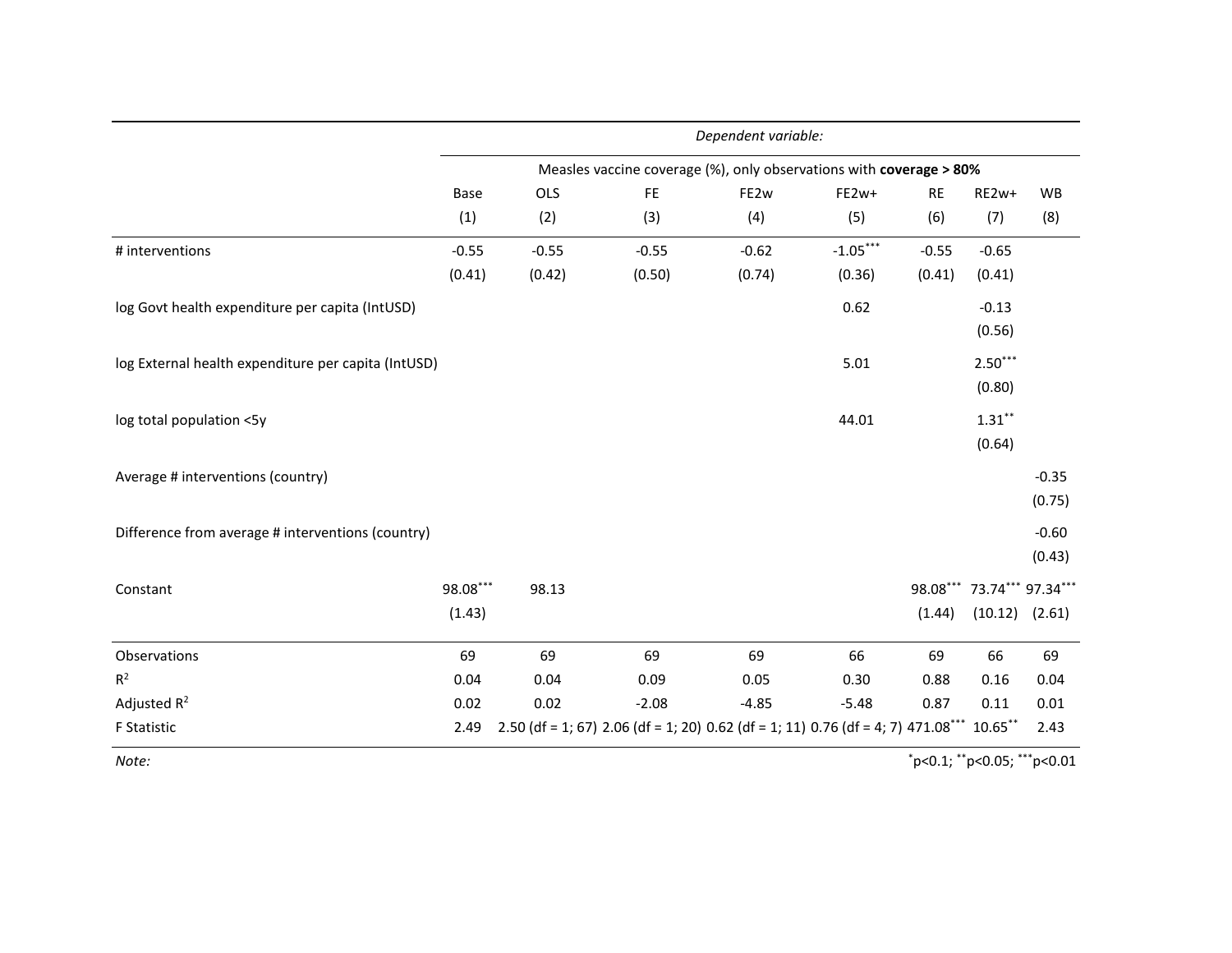

**Appendix 2. Number of countries delivering multiple interventions, by year**

**Appendix 3. Distribution of vitamin A coverage in ICHEs, global (2005–2010)**





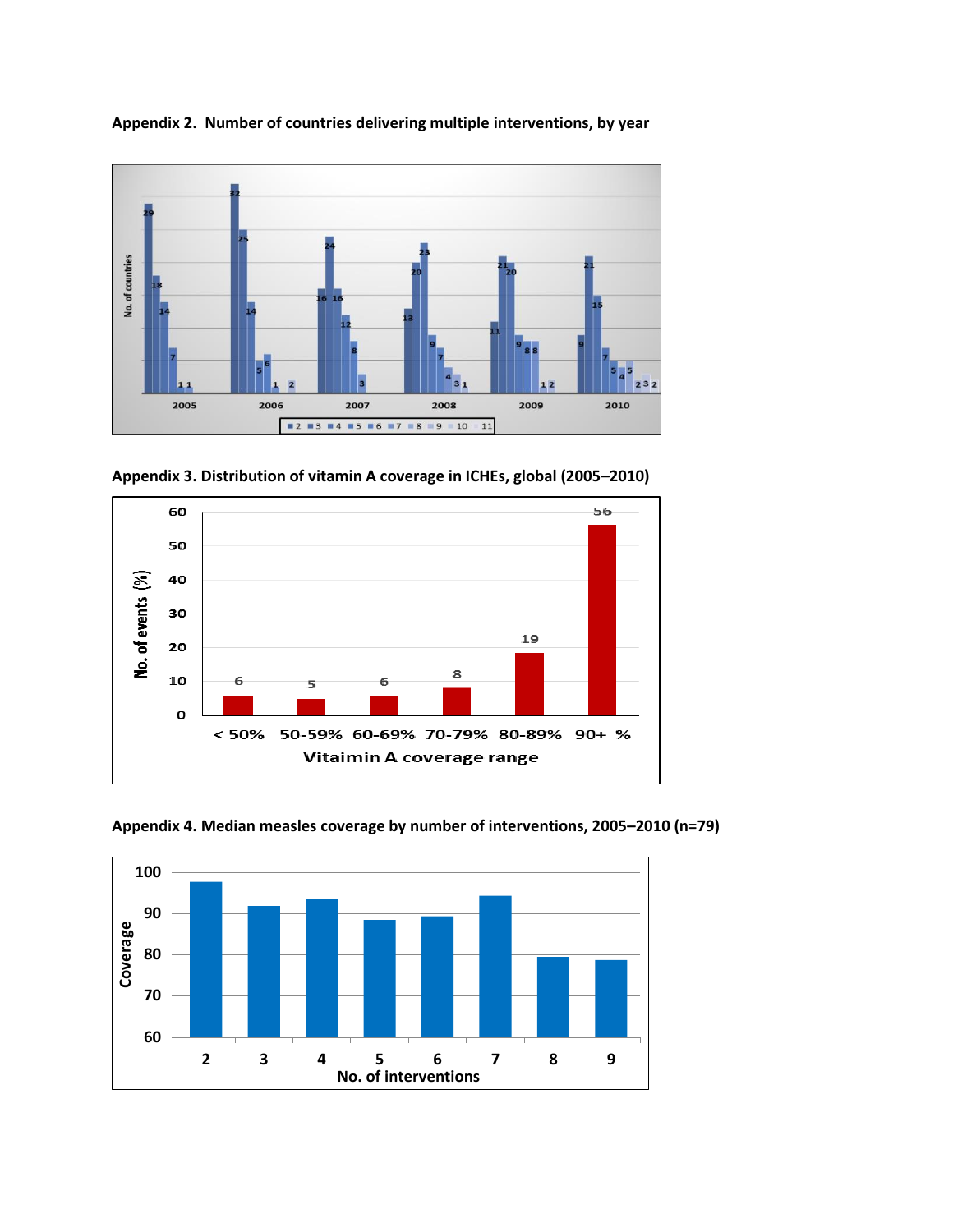## **Appendix 5. Description of regression specifications**

- "Base": panel regression with country-level random effects and time effects
- "OLS": simple ordinary least squares regression that pools all the data together and ignores the country and year structure of the dataset, assuming every data point is independent of the others; exploratory only.
- "FE" (fixed effects): panel regression with country fixed effects and no time effects;
- "FE2w" (fixed effects two-way): panel regression with country fixed effects and time effects;
- "FE2w+": model FE2w with additional predictors;
- "RE" (random effects): panel regression with country random effects and no time effects;
- "RE2w+" (random effects two-way): Base model with additional predictors;
- "WB" (within-between): panel regression using the within-between estimator, whereby the number of interventions is modelled using two variables – the average number of interventions at country-level over the entire time interval (variable "*Average # interventions (country)*") and the demeaned number of interventions, i.e. difference between each value and the country-level average number of interventions (variable "*Difference from average # interventions (country)*").
- "WB+": model WB with additional predictors, also modelled as country average and demeaned values.

The additional country-level predictors used in models FE2w+, RE2w+ and WB+ are:

- Log Government health expenditure per capita (IntUSD): yearly values downloaded from the WHO Global Health Expenditure Database
- Log External health expenditure per capita (IntUSD): yearly values downloaded from the WHO Global Health Expenditure Database
- Log total population <5y: male and female population ages 00-04 downloaded from the World Bank DataBank portal (accessed 21 March 2019) https://databank.worldbank.org/data/home.aspx and aggregated to obtain the total yearly population with ages below 5 years.
- Average nurse and midwives density: density of nurses and midwives (per 10,000 population) downloaded from the WHO Global Health Workforce Statistics portal (accessed 21 March 2019) http://apps.who.int/gho/data/node.main.HWFGRP?lang=en and averaged at country-level over the 2004-2010 interval because of large cross-country variability in data completeness. Included in regressions as fixed over time.

In all regression results presented below standard errors are robust to heteroscedasticity and computed using the HC3 estimator